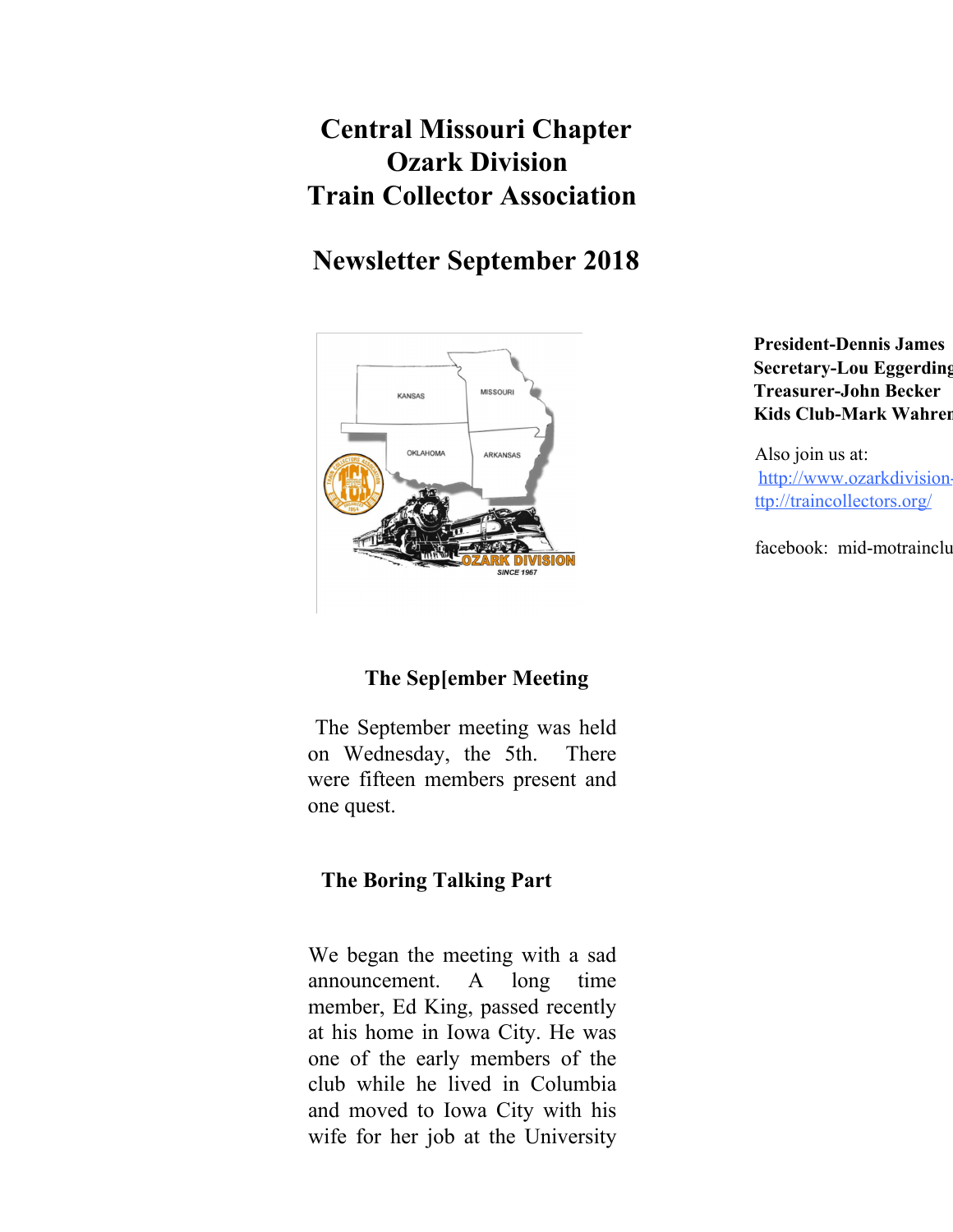of Iowa. He frequently visited Columbia and participated in club events as our Ambassador to Iowa. He will be missed.

Dennis gave an update on plans for our November 3 Toy Train and Swap Meet. The meet will be held at the Senior Center on Business Loop East with hours of 10:00 to 3:00. The admission remains at \$3.00 and tables will cost \$10.00. While we are expecting fewer vendors, we are already receiving table reservations. Breakfast and lunch items will be available.

Pete Davis, Dick Malon, and Lou Degginger discussed their visits to the KC NMRA National convention last month. They were very impressed by the quality and variety of layouts, and the large number of vendors present.

We will again participate in the Boone County Historical Society Christmas Show, We will be bringing similar displays to last year. We are asked to bring our display on Nov, 14, 15, and 16 between the hours of 10AM and 4PM. This is a Wednesday, Thursday, and Friday. We are also asked to operate the displays on two Sundays in December, the 2<sup>nd</sup> and 16<sup>th</sup>. The secretary will be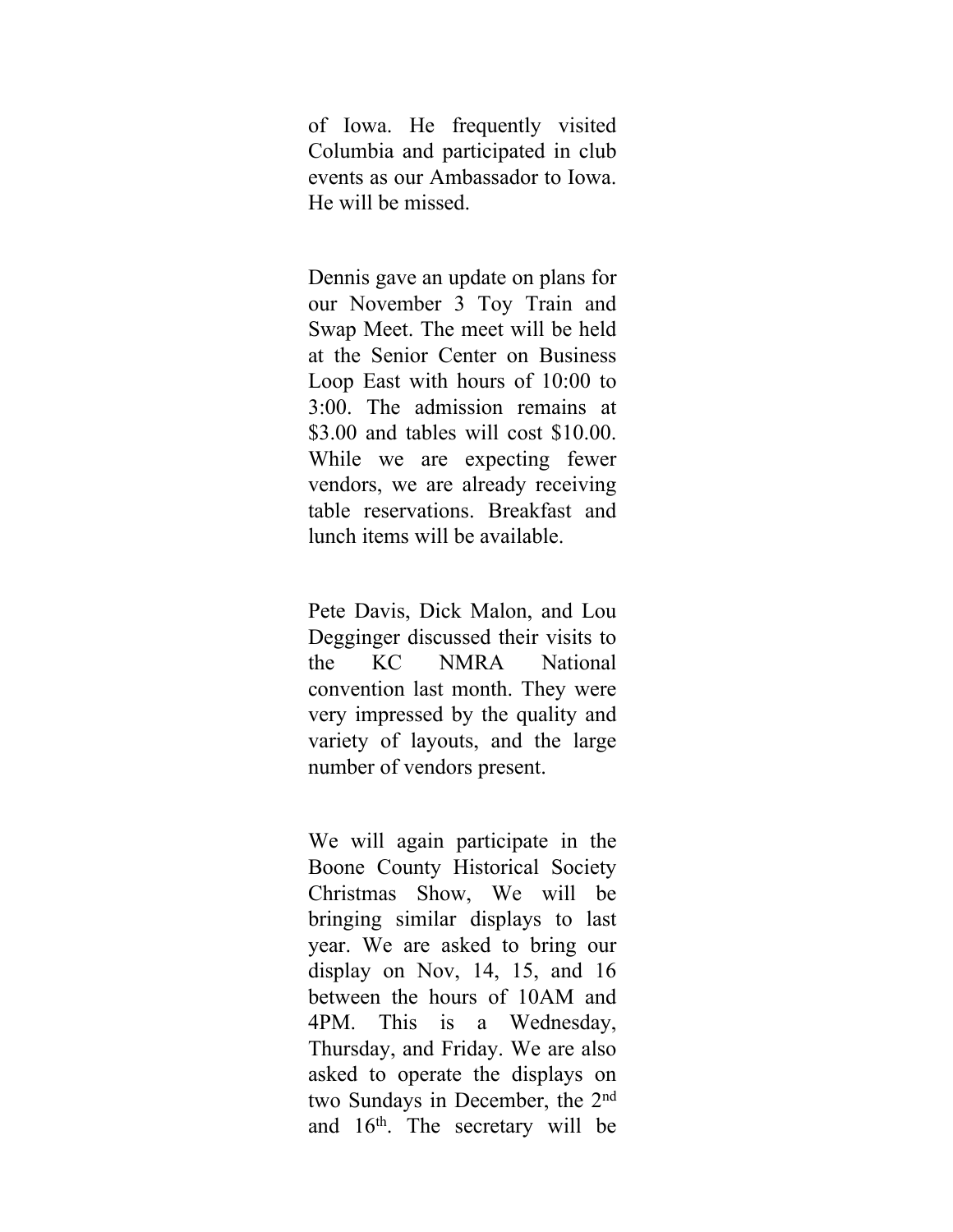meeting with the director soon to finalize plans including insurance requirements.

The club is continuing to help Father Doyle dispose of his collection. Several members brought his items to the Boeing Show on September 8, and will be bringing any remaining items to the club train meet,

It was noted by the president that Mark Wahrenbrock had an unexcused absence for the September meeting.

Several members have visited the Iron Spike Museum in Washington, MO. This is a very large series of scale and toy train displays housed in a large former car dealership. If you plan to visit, it is recommended to call first at 636-283-5166 to insure that it will be open.

#### **Member Features**

Tim Wahl, a relatively new member, gave the September presentation. He brought trains that both his father and he had as children, and ran them on the tracks. See trains below.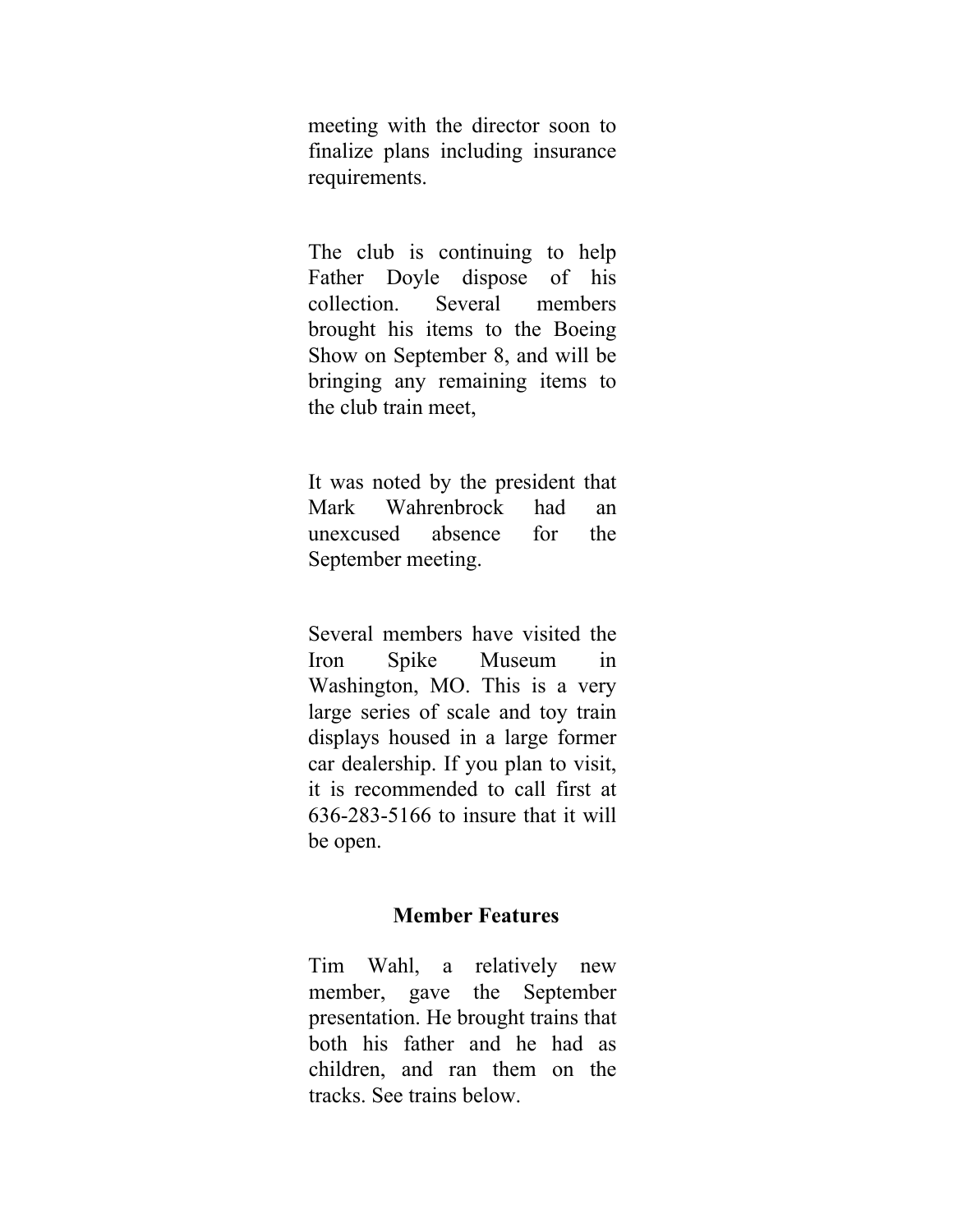There is no presentation scheduled for October.

\*\* Please remember that all of these programs are available in the red binder at the clubhouse. See Dennis.

### **Speaking of Trains**

The following trains were on the track:

Ben Colley ran two S-gauge Flyer trains his 1965 Rocket passenger train and a GP7 diesel and beautiful box and cattle cars.

Tim Wahl ran his childhood UP diesel pair with freight cars and his father's 2026 Hudson with modern Amtrak passenger cars.

#### **Speaking of Meets**

Decator IL Sep 15/16

Springfield MO Sept 22/23

Warrenton Show Oct 6/7

Our Club Nov 3

(for more information: mvns.railfan.net)